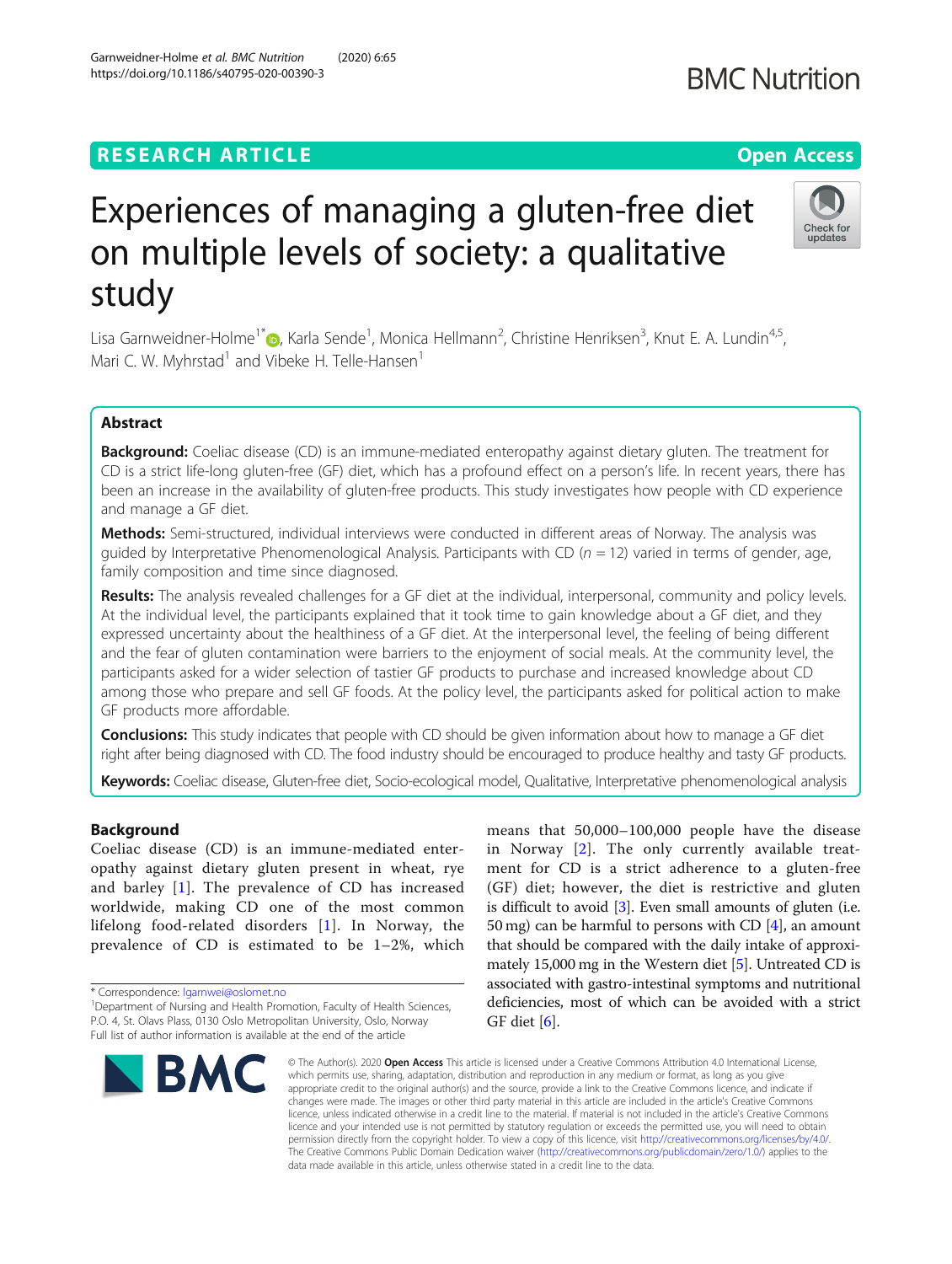However, following a GF diet has some disadvantages compared to a gluten-containing (GC) diet. A qualitative study among 17 adults diagnosed with CD in Canada concluded that the sole medical recommendation of a GF diet fails to acknowledge the difficulties those with CD can endure in the current GF landscape [\[7](#page-6-0)]. Studies show that GF products are more expensive than their GC counterparts [\[8](#page-6-0)–[10\]](#page-6-0) and that GF products often have a lower nutritional quality than their GC equivalents [\[11,](#page-6-0) [12\]](#page-6-0).

People living with CD often experience a lower quality of life compared to the general population [[13\]](#page-6-0). A casecontrol study in the United Kingdom showed that quality of life in persons with CD is determined by the perceived degree of difficulty adhering to a GF diet [\[14](#page-6-0)]. A qualitative study among 43 informants in Sweden identified dilemmas for persons with CD in five arenas: the food situation at work, during purchases, when travelling, in relation to meals at home and when eating meals outside the house [[15\]](#page-6-0). Several studies have focused particularly on how the condition and the GF diet affect social life [[7,](#page-6-0) [15](#page-6-0), [16](#page-6-0)]. In-depth interviews with 10 families in the United States identified social isolation and misunderstandings about CD as the most significant barriers to GF diet adherence [\[17](#page-6-0)].

Only a few studies have investigated experiences with a GF diet at multiple levels of society [[15](#page-6-0)]. The social ecological model (SEM) [[18\]](#page-6-0) addresses determinants of food choices on the following four societal levels: the individual level (e.g. preferences, knowledge, skills, motivation, attitudes, self-efficacy and self-confidence); the interpersonal level (e.g. family, parenting and personal relationships, social networks and peer pressure/support); the community and organisational level (e.g. food environment, workplaces and educational settings, retail, service, community and recreational facilities) and the international and national public policy level (e.g. policies and subsidies, taxation, advertisement and marketing regulations, food safety, nutrition labelling and food claims, urban planning, food system and supply). The SEM has been widely applied for understanding, exploring and addressing determinants of health at many levels [[18](#page-6-0)]. As the number of persons with CD increases worldwide, the SEM may be useful for making health professionals, policymakers and the food industry aware of the challenges individuals with CD face in a rapidly changing food market.

As in other high-income countries, the availability of GF products is increasing in Norway. In addition, a GF diet has become popular among persons without CD. Thus, this study explores how people with CD experience and manage a GF diet in a changing GF landscape.

#### **Methods**

The interpretative phenomenological analysis (IPA) inspired the research process. As this methodology is suitable for exploring individuals' perspectives and experiences [\[19\]](#page-6-0), it was considered appropriate for exploring the experiences of individuals with CD. IPA has previously been used to investigate experiences of CD in a GF-food environment [\[7](#page-6-0)].

#### Selection of participants and recruitment

Twelve participants were recruited purposively based on the following inclusion criteria: diagnose of  $CD > 18$ years and no other diet-related disorders. Efforts were made to recruit a heterogenic study sample in terms of gender, age, years since diagnosed with CD and residence. The majority of the participants  $(n = 8)$  were recruited via a Facebook group administered by the Norwegian CD Association. These participants were asked to contact the second author to arrange an interview. The other four participants were recruited by the second author in her network. The participants were recruited continuously through the research process. Recruitment was carried out until we observed replication of response and no new themes emerged from the interviews [[20\]](#page-6-0).

#### Characteristics of the participants

Table [1](#page-2-0) presents the relevant background information of the participants. Participants varied in terms of age (19–58 years), gender and years since diagnosed with CD. Five participants resided in a rural area with a population of 8000–10,000 inhabitants, and seven participants lived in cities with > 500,000 inhabitants.

#### **Interviews**

Semi-structured interviews were used for data collection. The themes in the interview guide (appendix 1) were developed by the project group and pilot. Minor adjustments were made after the pilot interview. The main themes in the final interview guide were (1) perceptions of the management of a GF diet and experiences of purchasing GF products, (2) experiences of preparing and eating purchased GF products and (3) experiences of self-preparing GF food. The interviews lasted for 30 to 90 min. The interviewer (K.S.) was assisted by LGH at the first interview who has a lot of experience with qualitative interviews. The interviewers did not have any knowledge of the participants prior to the study. The interviewers did not have any personal experiences with CD, but were interested in the topic. The participants could choose to have the interview at their place of work  $(n = 2)$ , at the home of the interviewer  $(n = 3)$ , at their home  $(n = 5)$  or at a café  $(n = 2)$ . The interviews were conducted between September and November 2019.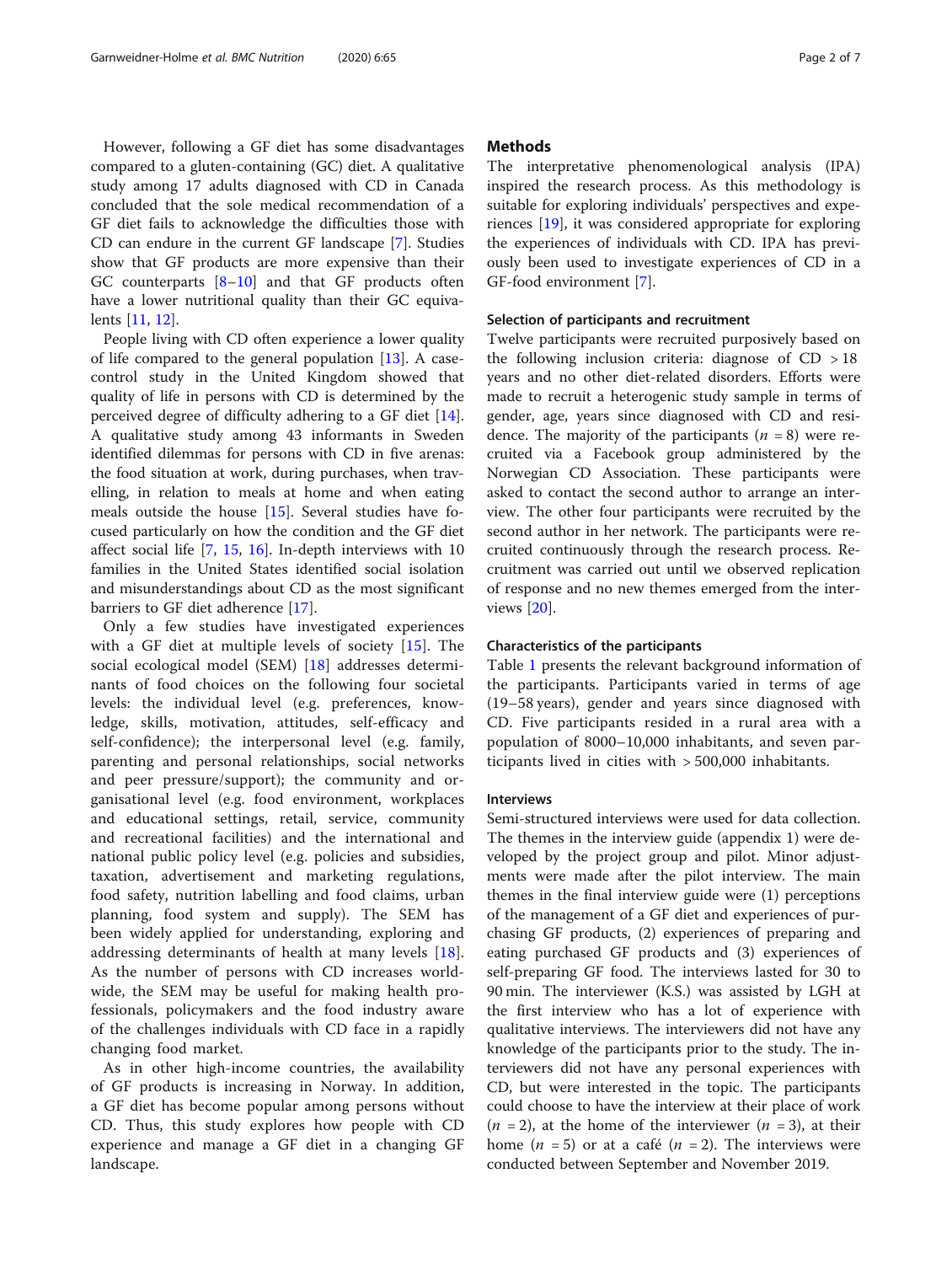| Participant    | Gender | Years since diagnosed with CD | Residence | Household        |
|----------------|--------|-------------------------------|-----------|------------------|
|                | Female | $\overline{4}$                | Urban     | Family           |
| $\overline{2}$ | Female | 9                             | Urban     | Cohabitant       |
| 3              | Female | 18                            | Urban     | Cohabitant       |
| $\overline{4}$ | Female | 22                            | Rural     | Family           |
| 5              | Male   |                               | Rural     | Single           |
| 6              | Female | 20                            | Rural     | Cohabitant       |
| 7              | Male   | 17                            | Rural     | Shared apartment |
| 8              | Male   | 3                             | Urban     | Family           |
| 9              | Male   | 22                            | Urban     | Shared apartment |
| 10             | Female | 5                             | Rural     | Family           |
| 11             | Female | 23                            | Urban     | Cohabitant       |
| 12             | Female | 16                            | Urban     | Cohabitant       |

<span id="page-2-0"></span>Table 1 Background information about the participants

#### Analysis

The interviews were recorded and transcribed verbatim. None of the participants asked to read the transcripts. Potential themes and subthemes were discussed within the research team. NVivo (11.0) was used to identify and manage new themes. The analysis was guided by IPA [[19\]](#page-6-0) and included the following steps: (1) reading and rereading, (2) initial noting, (3) developing emergent themes, (4) searching for connections between emergent themes and clustering them into subthemes and (5) arranging the subthemes into superordinate themes related to the research questions.

#### Results

All the participants claimed to strictly eat a GF diet. In general, the participants perceived that they had learned how to manage a GF diet; however, the analysis revealed challenges and barriers for adherence to the GF diet at the individual, interpersonal, community and policy levels. Table 2 presents sub-themes and super-ordinated themes resulting from the analysis.

#### Individual level

The participants mentioned that it took some time to obtain enough knowledge about CD and learn how to manage a GF diet, as exemplified by a female participant who has had CD for almost 20 years: 'I don't envy those who get coeliac disease; in the first years, it was really tough to build knowledge all the time, yes'. (Participant 12).

Following a GF diet required the precise planning of when and what they should eat throughout the day. Most participants had difficulties preparing GF food from scratch at home; baking bread and cakes were perceived as particularly challenging. Participants who had been diagnosed with CD for more than 5 years mentioned that they had managed it after some practice. The participants outlined that it had become easier to obtain knowledge about how to prepare GF food in recent years because of information on the Internet and groups for people with CD in social media.

The participants appeared to be concerned about their health and how to achieve a healthy diet. The analysis revealed a discrepancy between whether they perceived a GF diet as healthy or unhealthy. Some participants stated that they ate more healthily because of their diagnosis, as expressed by a male participant who had had CD for 3 years: 'In this regard, it [being diagnosed with CD] has been a blessing because all fast and unhealthy food is not an option'. (Participant 8).

Table 2 Sub-themes and super-ordinated themes

| Super-<br>ordinated<br>themes | <b>Individual</b><br>level                                                     | Interpersonal level                                                                                                                                                            | <b>Community level</b>                                                                                                                                                                                                                 | <b>Policy level</b>                                                                                                                                                                |
|-------------------------------|--------------------------------------------------------------------------------|--------------------------------------------------------------------------------------------------------------------------------------------------------------------------------|----------------------------------------------------------------------------------------------------------------------------------------------------------------------------------------------------------------------------------------|------------------------------------------------------------------------------------------------------------------------------------------------------------------------------------|
| Sub-themes                    | Knowledge<br>about CD<br>Knowledge<br>about a GF<br>diet<br>Health<br>concerns | Strategies to eat a GF diet in a family<br>context<br>Difficult to eat a GF diet in social<br>contexts<br>Perceived negative attitudes towards<br>GF food by people without CD | The 'GF trend'<br>Too little availability and variety of GF products<br>in food stores, restaurants and bakeries<br>Insecurity and mistrust in GF products<br>Lack of knowledge about GF food in<br>restaurants, bakeries and canteens | Worries about too<br>expensive GF products<br>Economic burdens to eat<br>GF food<br>Importance of<br>qovernmental<br>supplementation<br>Challenges related to GF<br>food labelling |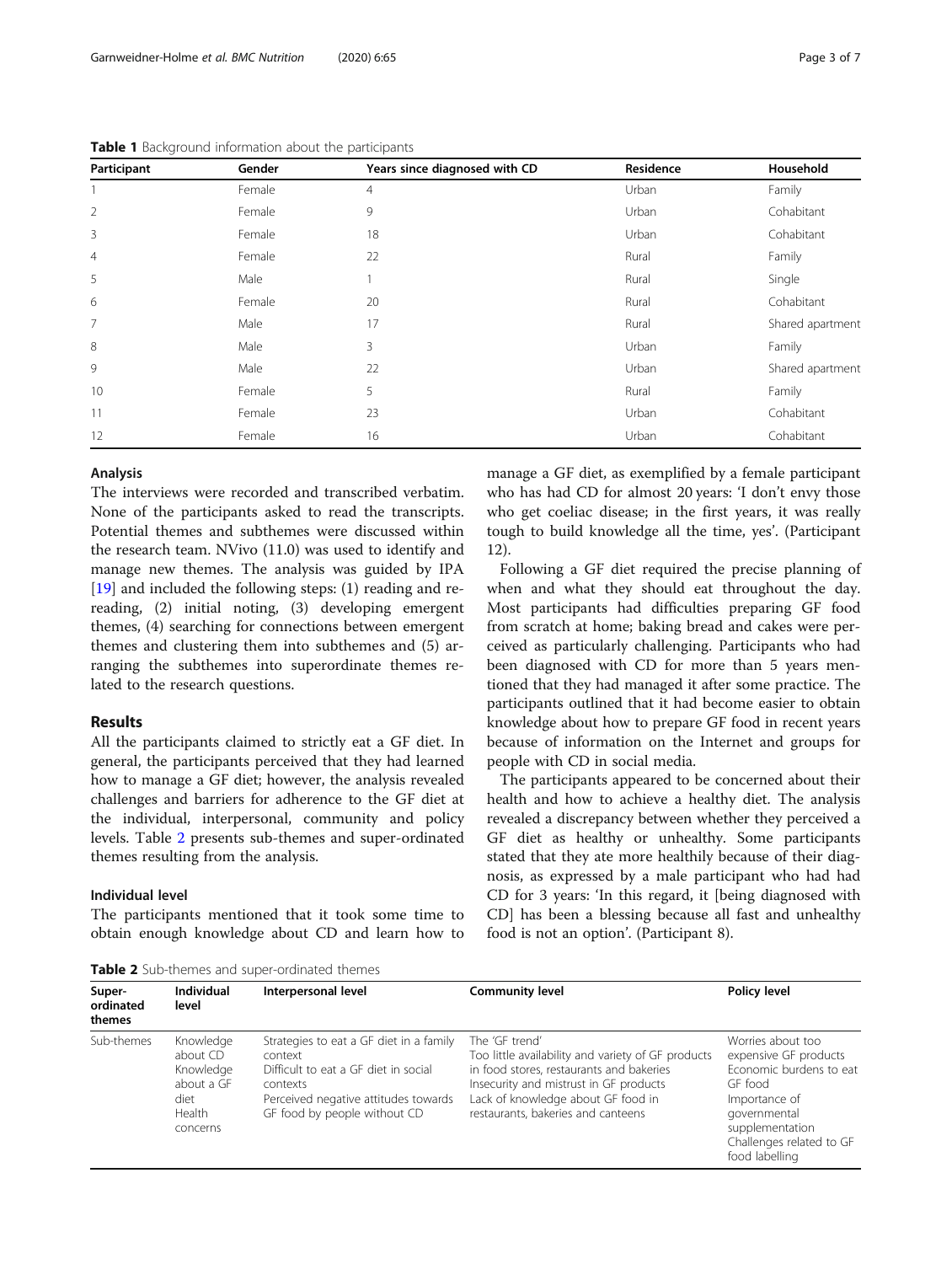Others thought that it was more difficult to have a healthy GF diet. They thought that a GF diet contained too little fibre and too much sugar, salt and starch.

#### Interpersonal level

All the participants mentioned the importance of eating with other people. Participants who lived on their own generally perceived to manage a GF diet better than participants who lived with people without CD. Participants who lived with family members discussed different ways of following a GF diet when other family members did not have CD. They either prepared GF meals for themselves and GC meals for their family members, or their family members also ate a GF diet. Participants living with friends without CD often perceived themselves as different, as described by a younger female participant living with friends: 'I feel like a problem child who needs special care to get food'. (Participant 12).

According to the participants, the main barriers to eating with others were that people without CD often did not like GF products because of their taste or texture or that participants were afraid of gluten contamination when others prepared their food. For instance, one participant described fear of gluten contamination as following: 'Because I've often got the question "how GF does it have to be?" And then I get, "It has to be entirely, completely GF". And then you feel that they don't believe what you're saying'. (Participant 4).

#### Community level

Participants who had lived with CD for several years felt that the availability and variety of GF products had improved; however, they also mentioned that the availability might seem limited to individuals who were only recently diagnosed with CD: 'It's because I have experienced much worse availability before, so now I think it is very good. But for those who are diagnosed today and suddenly have to change … they don't think it's good. So it's about what you are used to'. (Participant 3).

However, the participants still experienced challenges when attempting to obtain GF products in stores, bakeries, restaurants and canteens. Participants residing in both urban and rural areas explained that they often had to go to several stores to get everything they needed. A woman who had lived with CD for many years and who lived in a big city explained the following: 'I used to buy food beforehand, because I've learned that you don't always find what you want to have'. (Participant 3).

The participants explained that they always had to buy the same products and felt that all the products tasted the same. They asked for more ready-made meals to be made available: 'The dream product is bread that won't get dry after it has been defrosted and that stays fresh when you prepare a sandwich to bring along …. That's

the dream, and it is healthy, so you avoid sugar. That's my dream.' (Participant 4).

Separate sections for GF products in the stores gave many of the participants a feeling of being different.

In several interviews, the participants described positive experiences of eating GF food in restaurants, and they were generally satisfied with the GF labelling in restaurants. However, they felt that many employees showed scepticism and mistrust about GF food.

The participants acknowledged the increasing availability and variety of GF products in bakeries. However, mistrust and fear for gluten contamination occurred in this context: 'It's more that I think it is scary because they also bake GC products, so I am nervous and I hope that they don't use the same cutting board and knife and those things. But, if there are bakers who work there, they might have more knowledge than, for example, a small restaurant, so I feel safe, but at the same time a bit sceptical'. (Participant 7).

Participants handled this insecurity and fear of gluten contamination by bringing their own food, as one student described: 'I would rather bring some food from home than purchase food in the school canteen because then I know that it is safe to eat, and there is a lot more food that I can prepare at home than what I can buy in the canteen'. (Participant 7).

Participants often talked about the 'GF trend', which refers to the increase in people without CD eating GF food. They considered that the GF trend increased the availability of more tasty GF products. However, one female participant expressed her concern that this trend would lead to fewer GF products in the stores: 'GF products have become a very "hype" among people who do not necessarily have CD or a gluten allergy because they want to be healthy. So, I think that it can be a problem that so many people want to have it because there has to be enough products in the stores so that they are not sold out when you go there'. (Participant 2).

Several participants considered the GF trend as a threat to the seriousness of the disease. They were afraid that people would be less cautious about glutencontamination as GF food became more common among people without CD.

#### Policy level

The participants all thought that GF food was too expensive, as a woman who has lived with CD for several years explained: 'Expensive, it is very expensive. And I think that people who don't have it [CD] realise it when they are going to buy it, so they think "Oh my God", but the price is pretty bad'. (Participant 4).

Some participants tried to avoid buying GF products to save money and a few participants accepted the higher price because they thought that it was more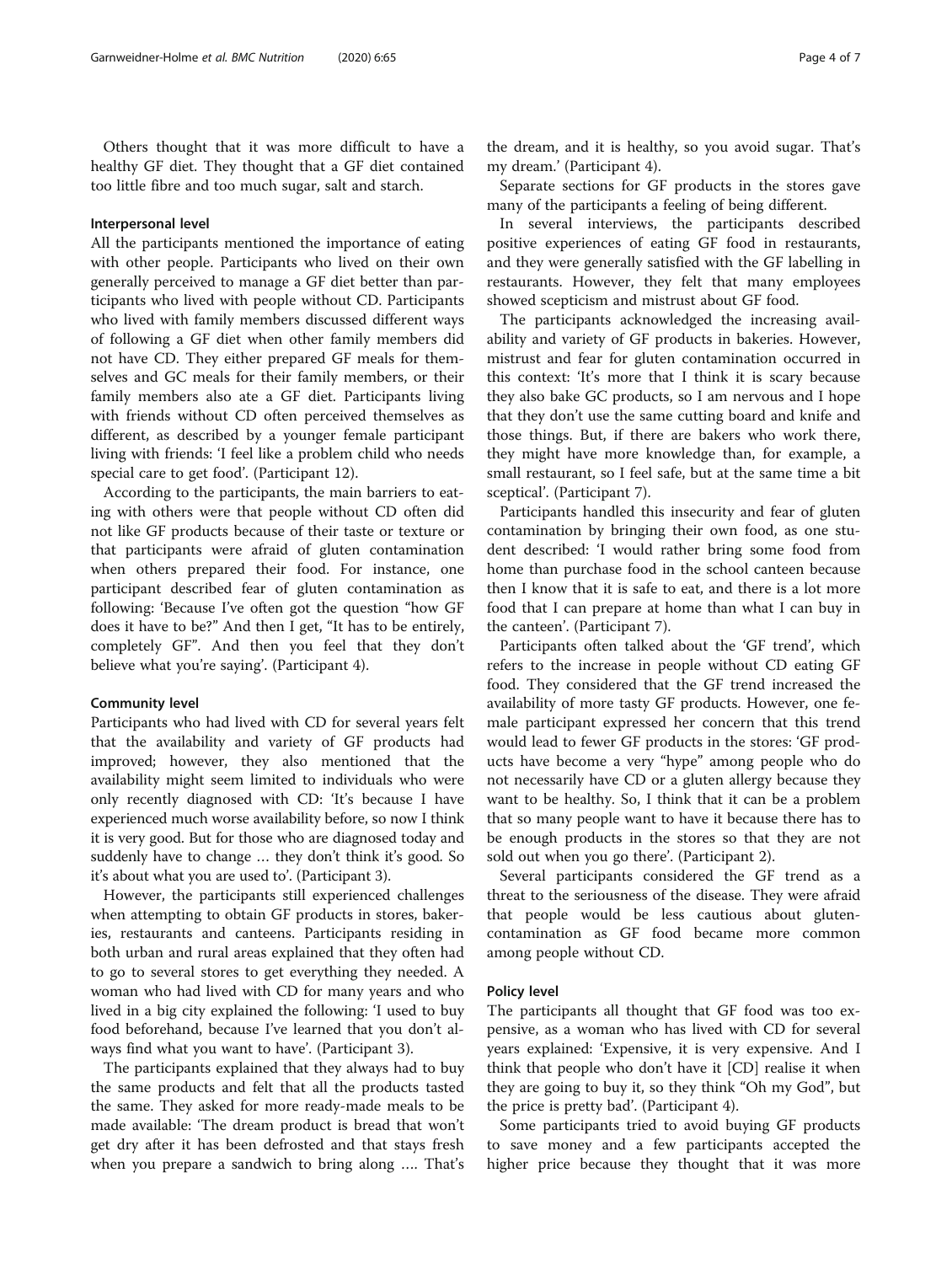difficult to produce GF products. Participants asked for political actions to make a GF diet more affordable: 'It should not be economically up to the people with CD to stay healthy'. (Participant 11).

The participants had strong concerns about the recent decrease in government subsidies for people with CD. The majority of the participants stated that the current subsidies did not cover the extra costs for a GF diet, leaving them with financial problems. Others thought that the subsidies covered a GF diet based on products naturally free of gluten that they prepared at home, as explained by a young woman: 'We have received support from the state for many years. And I think that I eat a lot that is naturally GF, so I don't think that it is that bad when you calculate how much you spend on a GF diet per month'. (Participant 2).

Another theme at the policy level was participants' experiences with GF labelling regulations. The participants acknowledged easy labelling systems of GF food. However, the participants expressed uncertainty about the labelling 'may contain traces of' because they would prefer to know the exact amount of gluten that the product contained.

#### **Discussion**

The analysis revealed challenges to implementing a GF diet at the individual, interpersonal, community and policy levels.

At the individual level, and in line with a previous study [[7\]](#page-6-0), the participants claimed that it took some time to obtain enough knowledge about CD and to learn how to prepare and find GF food after being diagnosed with CD. In a Canadian national survey on the impact of a GF diet, 44% of 2681 people with CD had difficulties following the diet  $[21]$ . Comparable with our findings, individuals following a GF diet for over 5 years experienced fewer difficulties in a national US survey [\[22](#page-6-0)]. Knowledge of how to follow a GF diet and developing coping skills can help to reduce the difficulties of adapting to a GF diet [[14](#page-6-0)]. Receiving information about a GF diet promptly after a diagnosis of CD is important for initiating good dietary adherence, symptom recovery and improving quality of life [\[16](#page-6-0)]. The participants in our study who had lived with CD for several years acknowledged the increased and more readily available information about CD in recent years. We have not explored their most important sources for information in detail. Canadians with CD perceived the usefulness of the information they obtained about CD ranged from 90.4% (Coeliac Support Association) to 52.1% (dietitian) and to 25.3% (family doctor) [\[22](#page-6-0)].

The participants in our study were concerned about their health, yet they were sometimes uncertain about the healthiness of a GF diet. Some participants perceived

that they started to eat more healthily following their diagnosis of CD since they could no longer eat fast food and unhealthy food. Others were afraid that the GF products are unhealthy. Studies comparing the nutritional quality of GF products with their GC counterparts show that GF products contain more salt, sugar and saturated fats and less fibre and protein compared to their GF counterparts  $[11, 12, 23]$  $[11, 12, 23]$  $[11, 12, 23]$  $[11, 12, 23]$  $[11, 12, 23]$ . A similar study is currently ongoing in Norway, as there are currently no published data on the nutritional quality of Norwegian GF products. However, given the increased global food marked, these findings are likely transferable to the Norwegian food market.

There is general agreement that CD has an impact not only at the individual level but also at the familial and social systems levels [[17\]](#page-6-0). At the interpersonal level in our study, the feeling of being different and fear of gluten contamination were barriers to eating common meals. In a qualitative study among 43 persons with CD in Sweden, the participants experienced shame about their diet in social situations. They even wanted to isolate themselves when they could not eat the same food as other people [\[15](#page-6-0)]. The participants in our study have developed strategies to eat GF food with people without CD. However, they typically found it more difficult to eat with non-family members. In line with other studies, bringing own food to social gatherings was a common strategy to adhere to a GF diet [\[17](#page-6-0)].

At the community level, participants residing in both rural and urban areas wanted a wider selection of tastier GF products to purchase. Several international studies have found a low level of satisfaction with the availability and quality of GF products [[15,](#page-6-0) [22](#page-6-0), [24](#page-6-0), [25](#page-6-0)]. Dissatisfaction with the availability and quality of GF products is associated with lower adherence to a GF diet [\[26\]](#page-6-0). However, eating GF food has also become popular among those not having CD [[27](#page-6-0)]. Participants considered the GF trend as both an opportunity for the increased availability of more tasty GF products and a threat to the seriousness of the disease. King et al. (2019) explored experiences in the growth of the GF industry among 17 persons with CD in Calgary, Canada. The participants in King et al.'s (2019) study experienced the growth of the GF industry as a 'double-edged sword'. As in our study, the participants acknowledged the increase in more palatable GF options, and they were increasingly faced with misunderstandings about the severity of CD as a result of many non-CD individuals subscribing to the GF diet [[7\]](#page-6-0). In both studies, the participants were unsure whether those preparing their food had sufficient knowledge of a GF diet. According to a 10-year follow-up study conducted in the UK, the awareness of glutenrelated disorders among chefs and the public has increased [\[28](#page-6-0)]. However, effective communication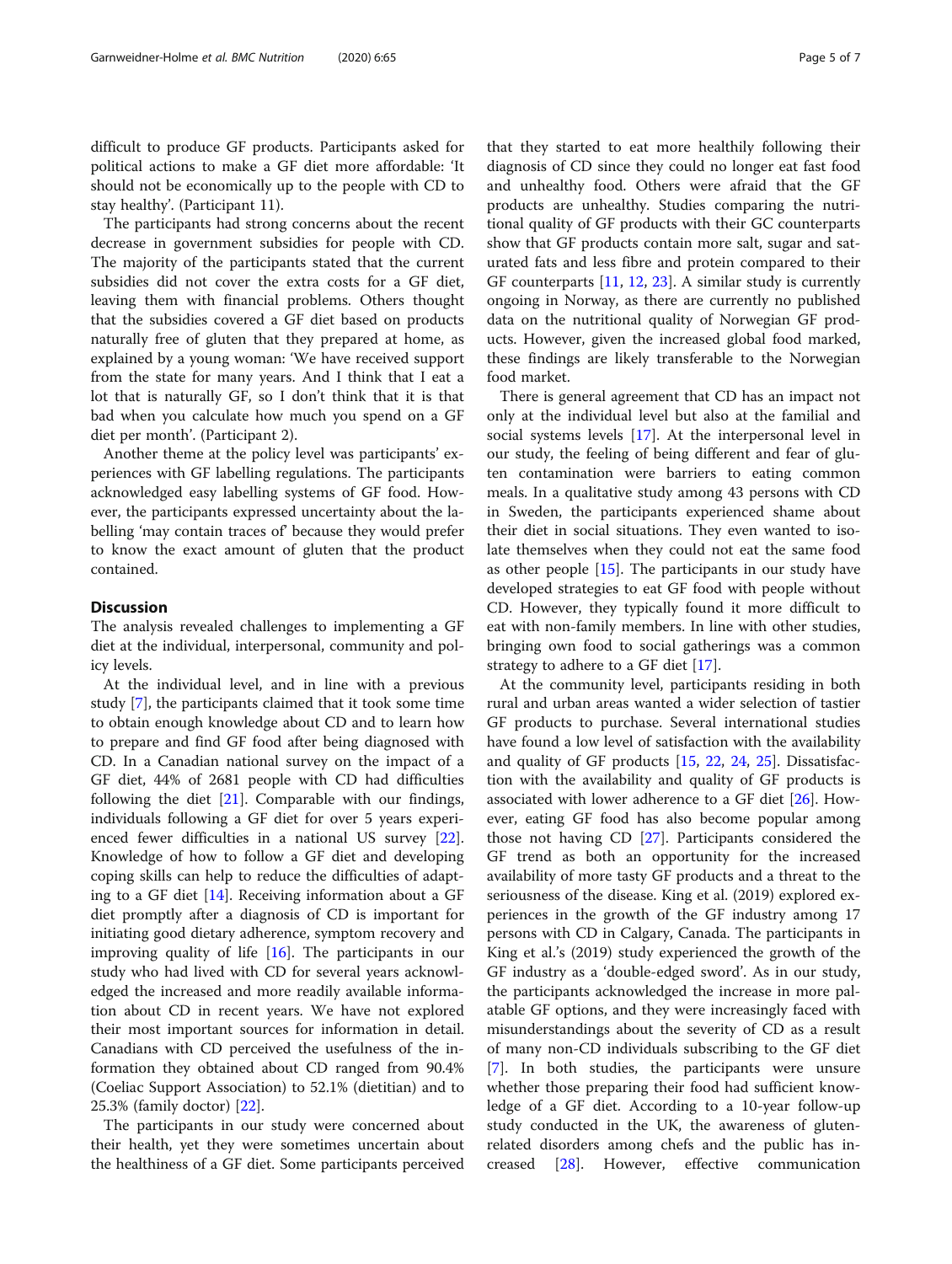<span id="page-5-0"></span>strategies are necessary to increase knowledge further about CD among those preparing and selling food to prevent gluten-contamination.

At the policy level, the participants asked for political actions to make a GF diet more affordable, although some participants explained that they saved money by preparing food with naturally GF products. Even though individuals with CD receive governmental subsidies in Norway, the majority of the participants was concerned about the high price of GF food in food stores, bakeries and restaurants. The price of GF products was one of the most important barriers to a GF diet in studies from other countries [[7](#page-6-0), [25](#page-6-0)]. In contrast to these studies [[7,](#page-6-0) [25\]](#page-6-0), some of our participants accepted the higher price because of the higher costs involved in producing GF products for the food industry.

The participants in our study discussed the labelling system of GF products. Some had difficulties identifying the right products without the GF labelling. Similarly, other studies have proposed better labelling of GC ingredients in food products to improve quality of life [[22](#page-6-0), [24\]](#page-6-0). Zarkadas et al. (2013) found that about 30% of participants in a national Canadian survey experienced difficulties understanding the labelling of GF products 5 years after a CD diagnosis [[22\]](#page-6-0). Participants' strategies to overcome these difficulties included reading every food ingredient list, labelling all GF flours and having snacks on hand at work or school [[22](#page-6-0)].

#### Limitations

The study was conducted among a small study sample, which is typical of qualitative studies [[19](#page-6-0)]. Thus, the findings cannot be generalised. However, given the increased globalisation of the food systems, individuals with CD might have similar experiences in other highincome countries. The participants claimed to adhere to a GF diet; however, no dietary assessment was conducted to prove their claims.

#### Conclusions

The findings from the present study indicate that people with CD should be provided with information about how to prepare healthy GF foods right after being diagnosed with CD and the food industry should be encouraged to produce healthy and tasty GF products. The participants also asked for political action to make GF products more affordable.

#### Supplementary Information

Supplementary information accompanies this paper at [https://doi.org/10.](https://doi.org/10.1186/s40795-020-00390-3) [1186/s40795-020-00390-3](https://doi.org/10.1186/s40795-020-00390-3).

Additional file 1.

#### Abbreviations

CD: Coeliac Disease; GF: Gluten-Free; IPA: Interpretative Phenomenological Analysis; SEM: Social Ecological Model

#### Acknowledgements

We are grateful to all subjects who participated in the study.

#### Authors' contributions

LGH (PhD), KS (BSc), MH (MSc), CH (PhD), KEAL (PhD), MCWM (PhD) and VHTH (PhD) designed the research. LGH and KS conducted and analysed the interviews. LGH, KS, MH, CH, KEAL, MCWM and VHTH contributed to the interpretation of the data. LGH drafted the manuscript. LGH and VHTH had primary responsibility for the final content. All authors read and approved the final manuscript.

#### Funding

Not applicable.

#### Availability of data and materials

The datasets used and analysed during the current study are available from the corresponding author on reasonable request.

#### Ethics approval and consent to participate

Ethical approval was obtained by the Norwegian Center for Data Security (Nr 505238). Participants gave their written informed consent to participate.

#### Consent for publication

Not applicable.

#### Competing interests

The authors declare no competing interests. The study was performed in collaboration with the food industry (Det Glutenfrie Verksted) represented by MH. MH was not involved in the analysis of the data. VHTH is involved in projects with several industrial partners and has received a research fund from Mills AS, all of which is unrelated to the content of this manuscript. MCWM is involved in projects with industrial partners and has received a research fund from Mills AS which is unrelated to the content of this manuscript.

#### Author details

<sup>1</sup>Department of Nursing and Health Promotion, Faculty of Health Sciences, P.O. 4, St. Olavs Plass, 0130 Oslo Metropolitan University, Oslo, Norway. <sup>2</sup>Det Glutenfrie Verkstedet, Nordseterveien 26A, 1176 Oslo, Norway. <sup>3</sup>Department of Nutrition, Institute of Basic Medical Sciences, University of Oslo, Boks 1072 Blindern, 0316 Oslo, Norway. <sup>4</sup>K. G. Jebsen Coeliac Disease Research Centre, University of Oslo, Boks 1072 Blindern, 0316 Oslo, Norway. <sup>5</sup>Department of Gastroenterology, Oslo University Hospital, Boks 1072 Blindern, 0316 Oslo, Norway.

#### Received: 14 June 2020 Accepted: 23 October 2020 Published online: 23 November 2020

#### References

- 1. Lindfors K, Ciacci C, Kurppa K, Lundin KEA, Makharia GK, Mearin ML, et al. Coeliac disease. Nat Rev Dis Primers. 2019;5(1):3.
- 2. Singh P, Arora A, Strand TA, Leffler DA, Catassi C, Green PH, et al. Global Prevalence of Celiac Disease: Systematic Review and Meta-analysis. Clin Gastroenterol Hepatol. 2018;16(6):823–36.e2.
- 3. Garcia-Mazcorro JF, Noratto G, Remes-Troche JM. The Effect of Gluten-Free Diet on Health and the Gut Microbiota Cannot Be Extrapolated from One Population to Others. Nutrients. 2018;10(10):1421.
- 4. Catassi C, Fabiani E, Iacono G, D'Agate C, Francavilla R, Biagi F, et al. A prospective, double-blind, placebo-controlled trial to establish a safe gluten threshold for patients with celiac disease. Am J Clin Nutr. 2007;85(1):160–6.
- 5. Dhawan A, Agarwal A, Mulder CJ, Makharia GK. Celiac disease in the east and the west: bridging the gaps between the guidelines and their implementation in daily practice is mandatory. Indian J Gastroenterol. 2019; 38(3):185–9.
- 6. Farnetti S, Zocco MA, Garcovich M, Gasbarrini A, Capristo E. Functional and metabolic disorders in celiac disease: new implications for nutritional treatment. J Med Food. 2014;17(11):1159–64.